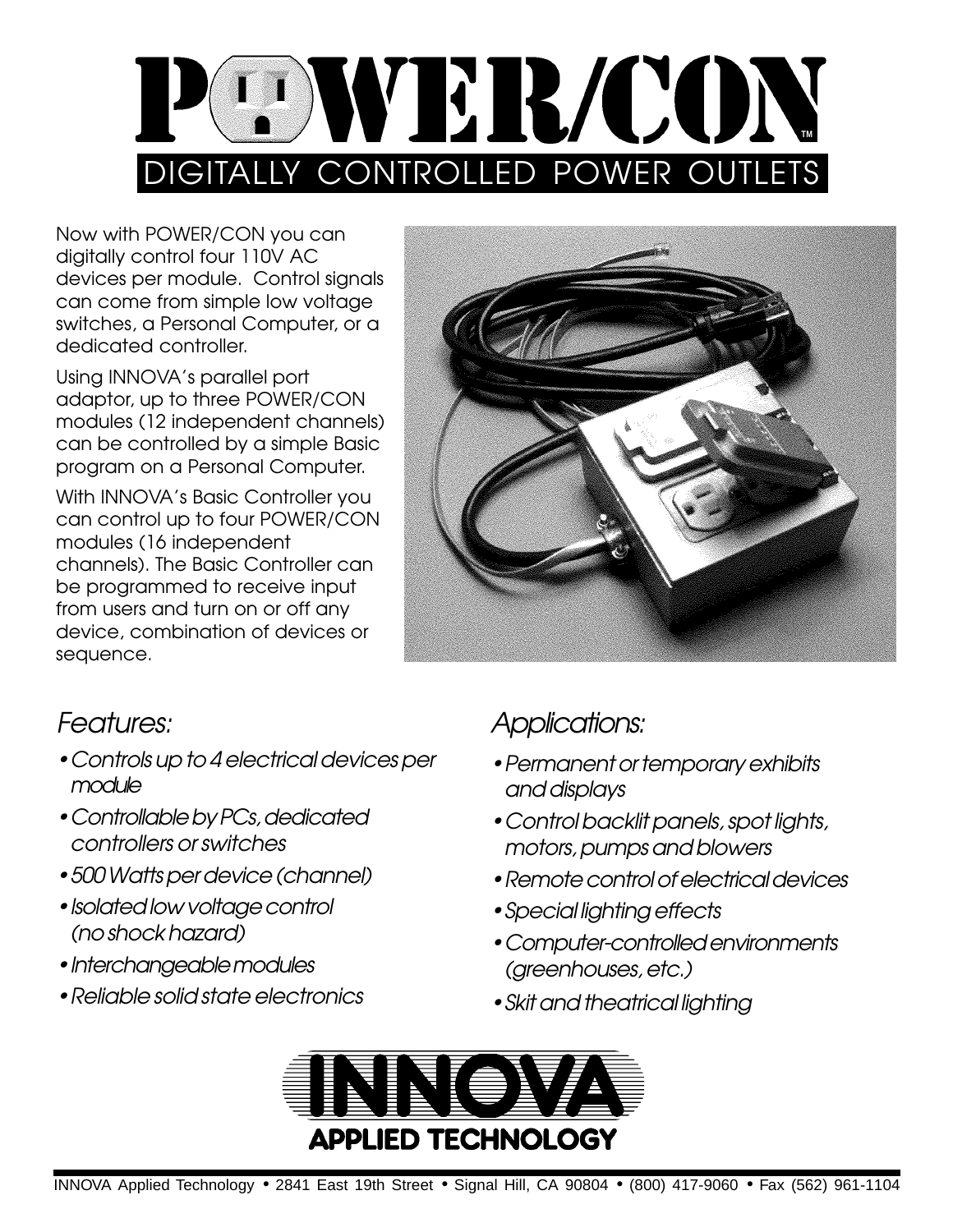## **POWER/CON TECHNICAL DATA**

BLOCK DIAGRAM

<span id="page-1-0"></span>

#### DC/AC CHARACTERISTICS

| <b>PARAMETER</b>                    | <b>MIN</b>     | <b>NOM</b> | <b>MAX</b> | <b>UNITS</b> |
|-------------------------------------|----------------|------------|------------|--------------|
| Supply Voltage (Vcc)                | 4.75           | 5          | 5.25       | Volts        |
| Low Level Voltage                   | $\overline{2}$ |            |            | Volts        |
| <b>High Level Voltage</b>           |                |            | 0.8        | Volts        |
| <b>Low Level Current</b>            | $-1.6$         |            |            | mAmps        |
| <b>High Level Current</b>           |                |            | 40         | uAmps        |
| <b>Supply Current</b>               |                |            | 100        | mAmps        |
| <b>Solid State Relay Parameters</b> |                |            |            |              |
| <b>AC Current per Channel</b>       |                |            | 3.25       | Amps         |
| <b>AC Current total</b>             |                |            | 13         | Amps         |
| Solid State Relay Isolation Voltage |                | 4          |            | <b>KVrms</b> |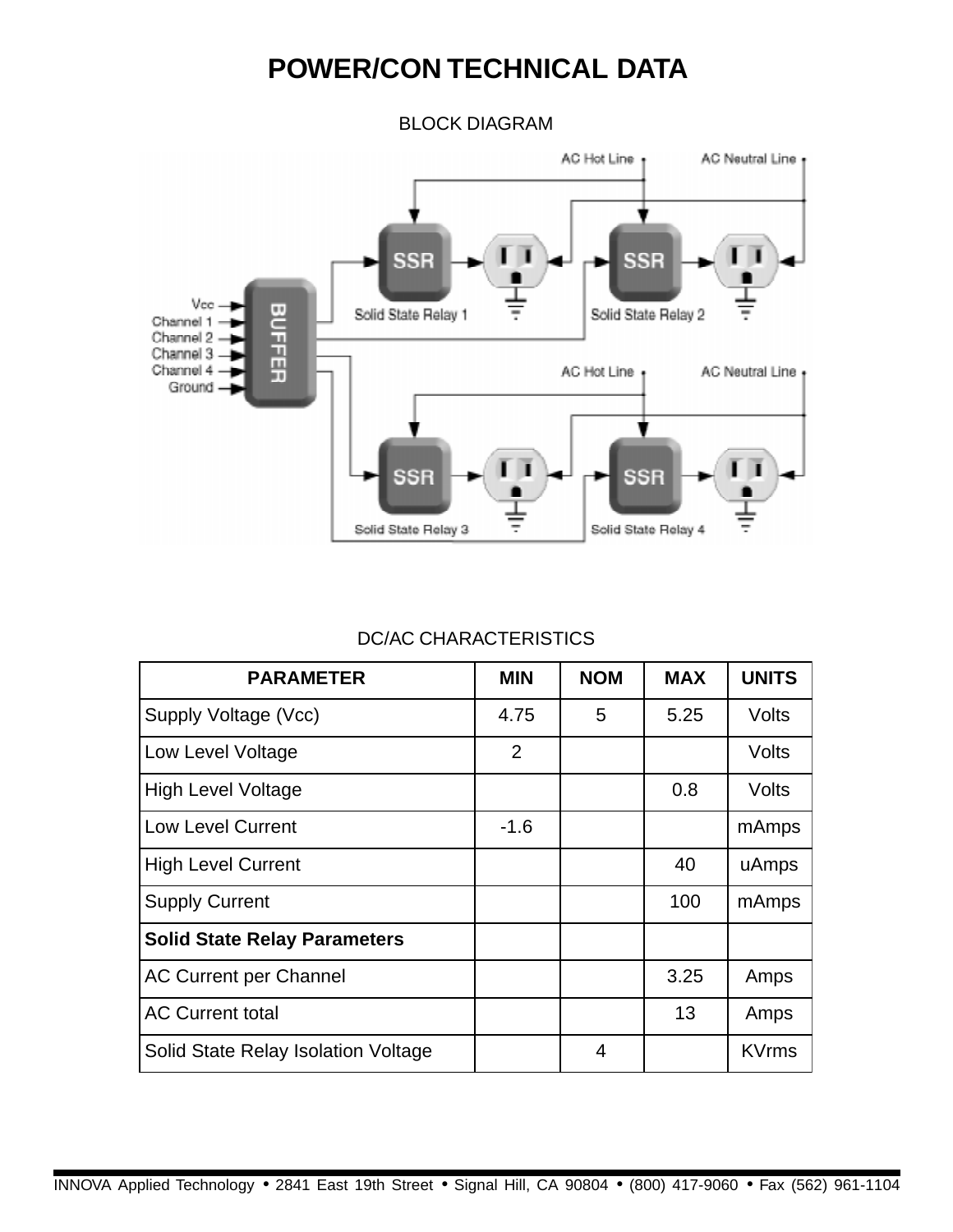# **POWER/CON APPLICATIONS** ANIMATED LIGHT CONTROLLER

<span id="page-2-0"></span>In this application example, a single Power/Con module is used in conjunction with a Basic Sequencer module to form an animated light show (see block diagram below).

The four butterfly outlines are made using one or more strings of miniature Christmas lights or light rope. The four "light outlines" are plugged into the receptacles on the Power/Con module in the proper sequence. The Power/Con module is then connected to the Basic Sequencer which provides the sequencing and timing control.

The Basic Sequencer can be configured to control up to four Power/Con modules. For this application only one is needed. Since the sequencer is fully programmable, each parameter can be specified and adjusted as needed. These parameters are as follows: "on" time (for each segment) and delay between each sequence. The delay between sequences is normally set to zero and the "on" time for all segments is equal. For effect, the last segment (or any segment) in the sequence can be set to "hold" by setting that segment's "on" time to a longer period.

Since this system is modular, additional Power/Con modules can be added for more segments in the sequence or for multiple sequences. Additionally, various input devices can be connected to trigger the system. For example, a light sensor can be incorporated to start the sequence when the sun goes down. Or a remote control unit can start the sequence on command.